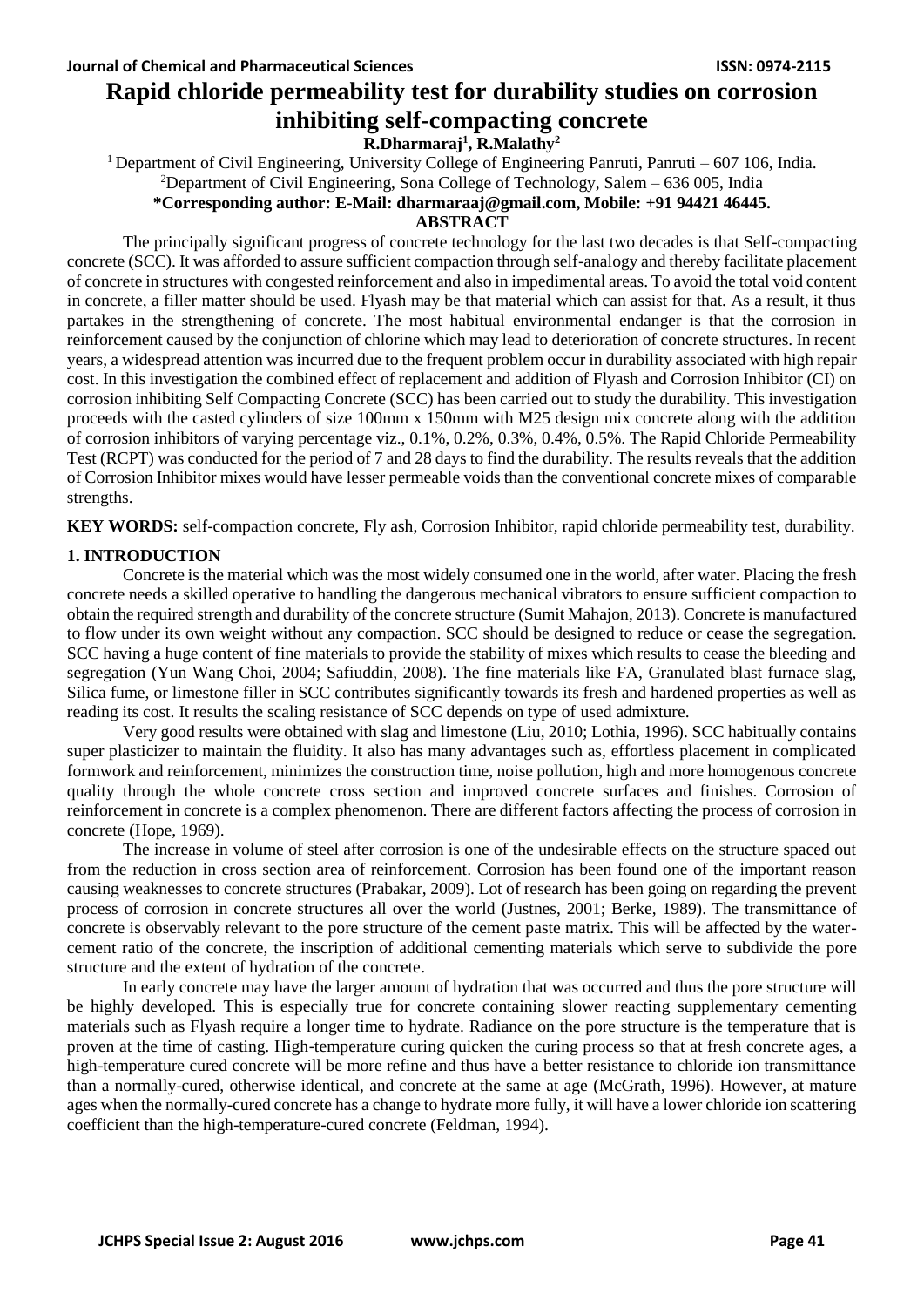#### **Journal of Chemical and Pharmaceutical Sciences ISSN: 0974-2115 2. METHODS & MATERIALS Experimental Investigations**

**Objectives of the study:** In the current research work to investigate the durability properties of M25 grade of SCC with different optimum percentages of addition of inorganic corrosion inhibitors CN4% and SN3% at 7 & 28 days compare with 0% at 7 and 28 days.

**Research Significance:** Corrosion inhibitors provide a principle system for achieving the durability requirements of new constructions. This research study investigated the distinctive of inorganic corrosion inhibitors with different optimum percentages of addition to M25 grade of concrete.

## **Materials Used**

**Cement:** Ordinary Portland cement was offered in local marketplace is used in the research work. The Cement used has been tested for different proportions as per IS: 4031 and found to be confirming to different specifications of I.S-8112- 1989. The specific gravity was 3.15 and fineness was 5.0% and standard consistency 29 %.

**Fine Aggregate:** In this study, the use of fine aggregate was instrumented about the whole work comprising natural river sand of maximum size 4.75mm. By IS 383-1970, it is ratified to grading zone-II against specific gravity of 2.60 and fineness modulus of 2.25 was applied in this investigation.

**Coarse Aggregate:** Coarse aggregate obtained from nearby granite quarry has been used for this research. It consisted of machine crushed stone angular in shape and the highest size of aggregate is 12.5 mm with specific gravity 2.80, and fineness modulus 6.23 was used.

**Fly Ash:** Class F fly ash from Mettur Thermal Power Station, Tamil Nadu was used as cement replacement material. The properties fly ash are confirming to I.S. 3812 – 2003 of IS Specification for Fly Ash for use as cementitious material and Admixture. The specific gravity was 2.15.

**Mixing water:** For casting the concrete specimens used for clean water. Also the water has been had a water-soluble Chloride content of 140 mg/lit. The allowable limit for chloride is 500 mg/lit as per IS 456 – 2000. Therefore the amount of chloride present is very less than the allowable limit.

**Admixture:** Sulphonated Naphthalene Polymers (Conplast SP430) based super plasticizer which is brown colour and free flowing and having relative density 1.20 super plasticizer confirming to IS: 9103-1999. To present more water reduction upto 25% without loss of workability or to make high quality of concrete that reduces permeability it is formulated Conplast SP430.

## **Corrosion Inhibitor**

**Calcium nitrite:** is an inorganic admixture that exposes to use in reinforced concrete. The molecular formula Ca (NO2)2. The calcium nitrite protects steel reinforcement bars from chloride induced corrosion. **Sodium nitrite** is the inorganic compound with the chemical formula NaNO<sub>2</sub>. It is an efficient corrosion inhibitor moreover is used as an chemical addition in industrial greases.

**Mix Proportions:** The concrete mix design was proposed by using IS 10262:2009 (EFNARC, 2009). The grade of concrete used was M-25 with water to cement ratio of 0.40. Proportion of concrete should be selected to construct the for the most part of cost-effective utilize of accessible materials to produce concrete of required quality. The reference concrete mix proportions were custom-made as per EFNARC specifications and different trial mixture proportions. Varying percentage inorganic corrosion inhibitor (calcium nitrite and sodium nitrite) from 0% to 5% i.e., 0%, 1%, 0.1%, 2%, 3%, 4% and 5% to the total volume of cement content. The details of mix proportions are given in Table 1 for  $1 \text{ m}^3$  of concrete.

| Table.1. Materials required per 1m <sup>3</sup> of SCC |  |  |  |      |          |  |
|--------------------------------------------------------|--|--|--|------|----------|--|
| Mix   Grade of Concrete   Cement   Fly ash   FA        |  |  |  | I CA | Water SP |  |

SCC | M25 330.72 | 220.48 | 907.68 | 713.18 | 220.48 | 2.76 **Tests on fresh concrete:** SCC has a number of criteria that contain to be satisfied. Those criterions are related with passing and flowing ability of self-compacting concrete. Fig. 1(a, b, c & d) show the various tests conducted while the test results and their acceptance criteria as per EFNARC are listed in Table 2.



**(a).Slump flow & T50 Test (b). J- Ring Test**

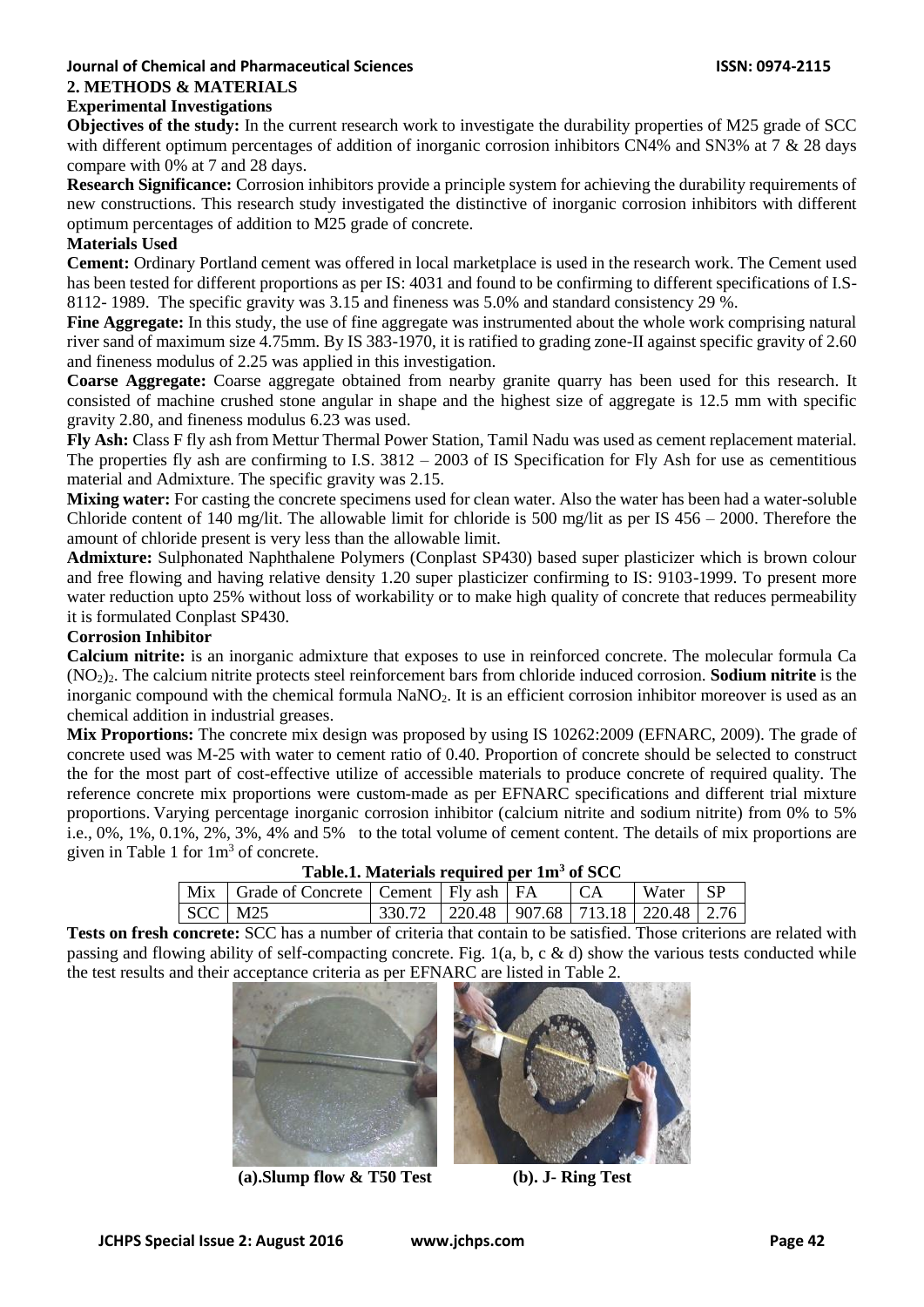**Journal of Chemical and Pharmaceutical Sciences ISSN: 0974-2115** 





**(c). V -Funnel Test (d). L- Box Test Figure.1. Workability Tests on SCC**

| Table.2. Fresh SCC properties of reference mix |        |                                       |                         |         |  |  |
|------------------------------------------------|--------|---------------------------------------|-------------------------|---------|--|--|
| <b>Test Method</b>                             | Unit   | Typical range of values as per EFNARC | <b>Results of Tests</b> |         |  |  |
|                                                |        | Min                                   | Max                     | Mix M25 |  |  |
| Slump flow                                     | mm     | 650                                   | 800                     | 700     |  |  |
| V - funnel                                     | Sec:   |                                       |                         |         |  |  |
| $L - Box$                                      | H2/H1) |                                       |                         | 0.89    |  |  |
| J-Ring                                         | mm     |                                       |                         |         |  |  |

**Preparation of specimen:** The program consists of samples were left for curing under water with their moulds after 24 hours of casting. After 28 days of curing, permeability test was conducted.

**Rapid chloride permeability test:** Corrosion is mainly caused by the intrusion of chloride ions into concrete annulling the original passivity present. Standardized testing procedures are in ASTM C 1202. The RCPT is performed by formalities the quantity of electric supply that passes through a sample 50 mm thick by 100 mm in dia in 6 hours using the apparatus and the cell arrangement is shown in Fig - 2 and Fig - 4 shows the experimental setup for RCPT and Fig - 3 concrete discs. Readings are taken every half an hour. This specimen is typically cut into a slice of a cylinder. A 60V DC is constantly maintained across the ends of the sample right through the test. One lead is engrossed in a 3% sodium chloride (NaCl) solution and the other in a 0.3M sodium hydroxide (NaOH) solution. The sample is removed from the cell after the end of the 6 hours and the amount of coulombs passed through the specimens is calculated.





**Testing of specimens:** The specimens were fits within the chamber along the brass as well as rubber oaring. The record time is set as 30 minutes and also the log time as 6 hours and 30 minutes and the current of 60 V is passed continuously. The data were recorded in the record logger and the reading of corresponding cells at the even interval record time from the initial readings. At the end of the experiment system stops after taking the final reading.

| Table.3. Chloride permeability base on charge passed |                              |  |  |
|------------------------------------------------------|------------------------------|--|--|
| <b>Charge Passed (Coulombs)</b>                      | <b>Chloride Permeability</b> |  |  |
| > 4,000                                              | High                         |  |  |
| $2,000 - 4,000$                                      | Moderate                     |  |  |
| $1,000 - 2,000$                                      | Low                          |  |  |
| $100 - 1,000$                                        | Very Low                     |  |  |
| < 100                                                | Negligible                   |  |  |

Average electric current flowing through one cell is calculated by,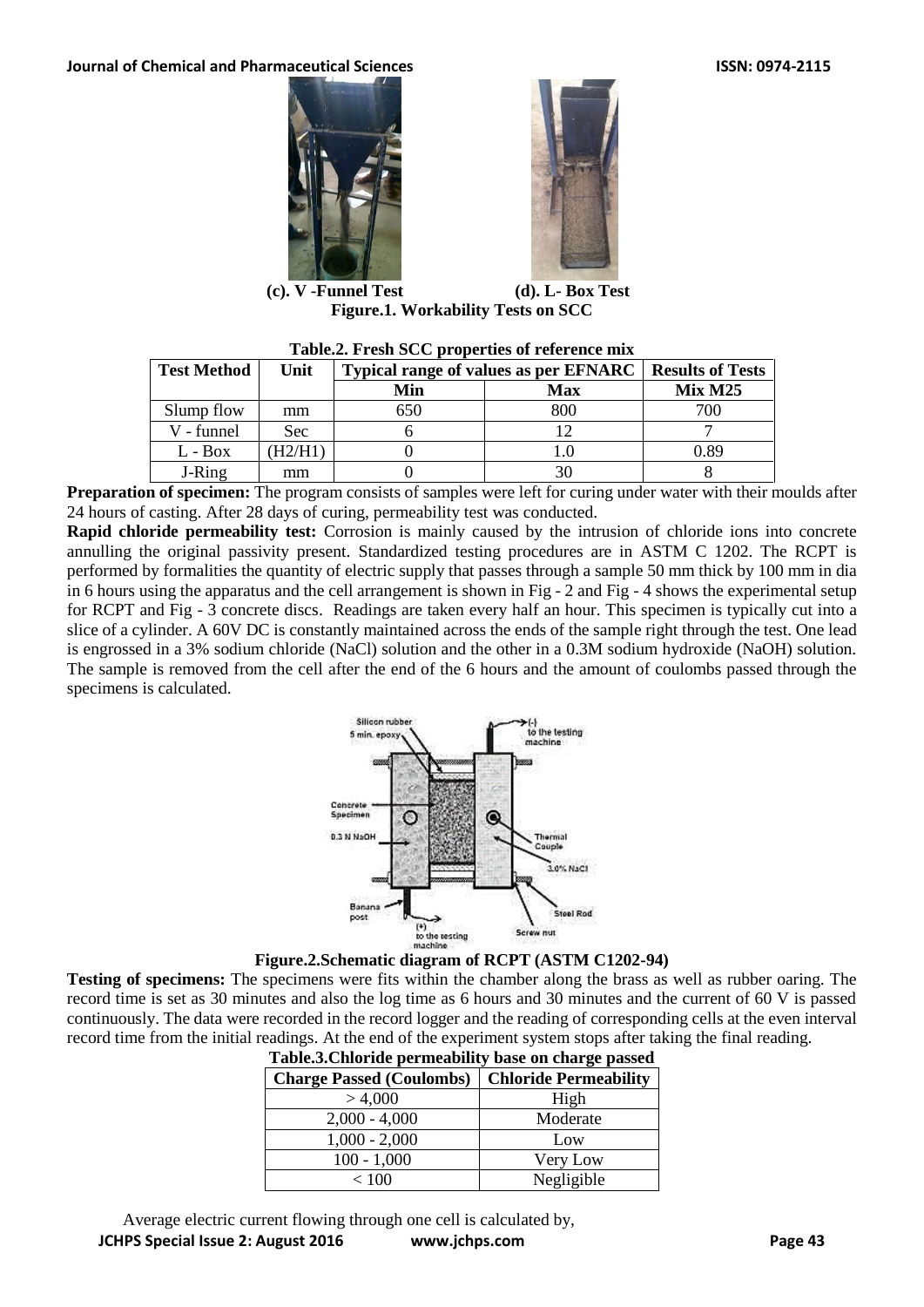#### **Journal of Chemical and Pharmaceutical Sciences ISSN: 0974-2115**

 $Q = 900 \times (I_0 + 2I_{30} + 2I_{60} + 2I_{90} + 2I_{60} + 2I_{120} + 2I_{150} + 2I_{180} + 2I_{210} + 2I_{240} + 2I_{270} + 2I_{300} + 2I_{330}$  $+ 2I_{360}$ 

- Q Current flowing through one cell (Coulombs)
- I<sub>0</sub> Initial current reading in mA
- I<sup>30</sup> Current reading at 30 minutes in mA
- $I_{60}$  Current reading at 60 minutes in mA
- I<sup>90</sup> Current reading at 90 minutes in mA
- I<sup>120</sup> Current reading at 120 minutes in mA
- $I<sub>150</sub>$  Current reading at 150 minutes in mA
- I<sup>180</sup> Current reading at 180 minutes in mA
- I<sup>210</sup> Current reading at 210 minutes in mA
- I<sup>240</sup> Current reading at 240 minutes in mA
- $I_{270}$  Current reading at 270 minutes in mA
- I<sup>300</sup> Current reading at 300 minutes in mA
- I<sup>330</sup> Current reading at 330 minutes in mA I<sup>360</sup> Current reading at 360 minutes in mA





**Figure.4. Experimental set up of RCPT**

**Figure.3. Typical M25 grade SCC concrete disc with different optimum % of corrosion inhibitors**

**3. RESULTS AND DISCUSSION**

**Quantities of materials required per 1 cum of SCC mixes:** From table 1 gives the quantities of material required M25 grade SCC using mineral admixtures and inorganic corrosion inhibitors. To build high rise structures by decreasing column cross-section and also increasing floor area space, to build the super structure of long span bridges and to the durability a superior strength is needed.

**Fresh state of Self Compacting Concrete mixes properties:** From table 2 provides a summary of the fresh properties of SCC mixes for a grade of M25 concrete. As it is obvious, the essential requirements of more flowability and segregation resistance as specified by guiding principle by EFNARC are satisfied.

**Chloride permeability base on charge passed:** From table 3 is important to know that these ranges were established on laboratory concrete by the test method. The range have to be used barely for comparison purpose.

**Rapid Chloride Permeability Test:** The object of the test was to evaluate the performance of CC, CN and SN mixes and compared with each other. Chloride ion permeability test were conduct on cylinder samples for every concrete mixture at 7 and 28 days for design mix of SCC. The results of chloride permeability in coulombs for different corrosion inhibitors with age are given in Table 4.

| Grade of<br>concrete | Optimum % of<br><b>Corrosion Inhibitor</b> | <b>Charge passed</b><br>(Coulombs) |        | <b>Chloride permeability</b><br>as per ASTM C1202 |          |
|----------------------|--------------------------------------------|------------------------------------|--------|---------------------------------------------------|----------|
|                      |                                            |                                    | 28     |                                                   | 28       |
| M 25                 | CC 0%                                      | 484.65                             | 543.60 | Very Low                                          | Very Low |
|                      | <b>CN 4%</b>                               | 405.45                             | 525.60 | Very Low                                          | Very Low |
|                      | SN 3%                                      | 244.35                             | 427.05 | Very Low                                          | Very Low |

#### **Table.4. Rapid chloride permeability test for SCC with and without corrosion inhibitors**

Figure 5 depicts the average values of rapid chloride penetration in the CN and SN specimens exposed to the conventional condition at 7 and 28 days respectively.